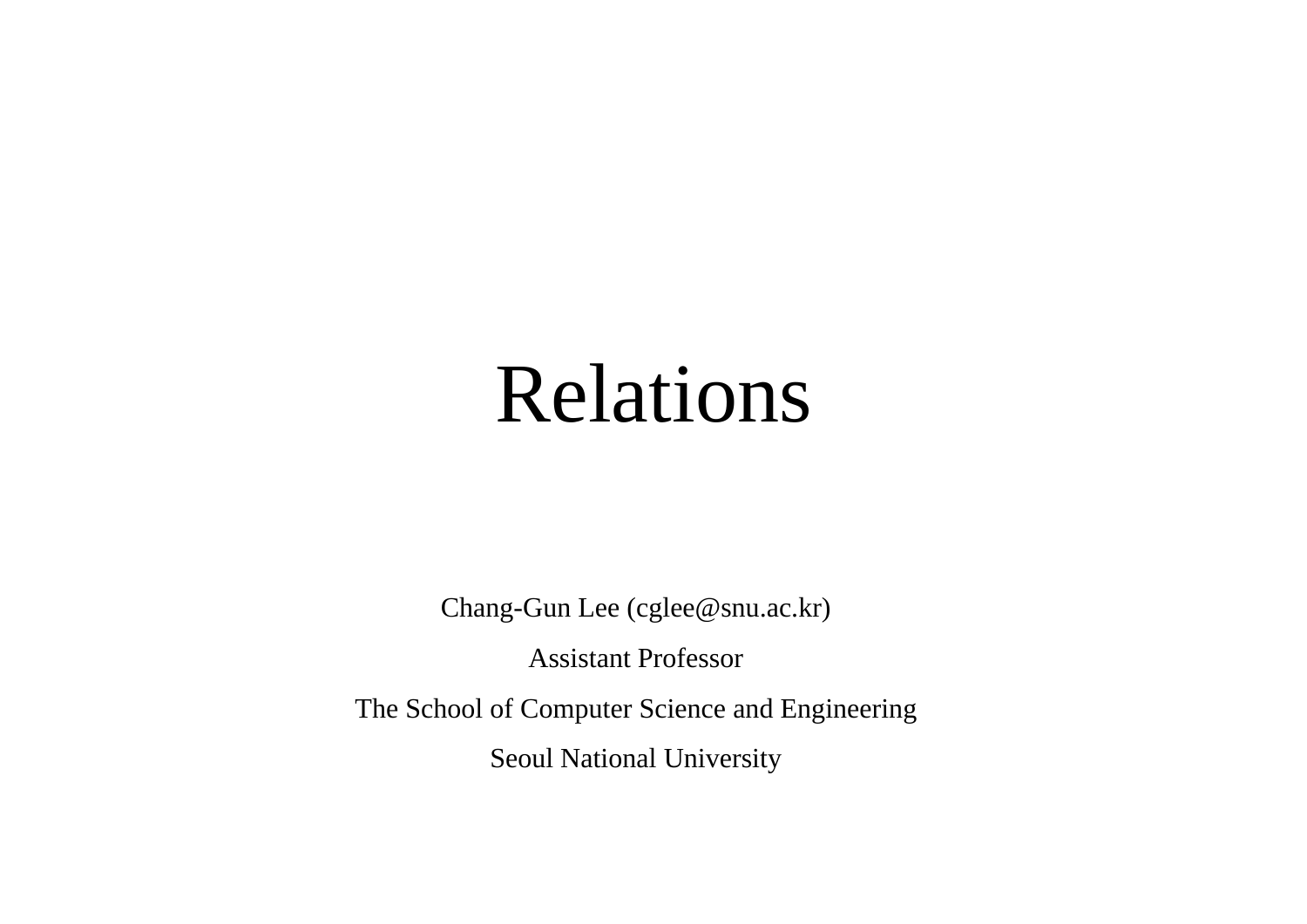# Relations

- $\bullet$  The concept of relations is also commonly used in computer science
	- two of the programs are related if they share some common data and are not related otherwise.
	- two wireless nodes are related if they interfere each other and are not related otherwise . . . . . . . .
	- – In a database, two objects are related if their secondary key values are the same
- What is the mathematical definition of a relation?
- • Definition 13.1 (Relation): A relation is a set of ordered pairs
	- The set of ordered pairs is <sup>a</sup> complete listing of all pairs of objects that "satisfy" the relation
- $\bullet$  Examples:
	- $-$  G reater Than Relation = { $(2,1)$ ,  $(3,1)$ ,  $(3,2)$ , ......}
	- $-$  R = {(1,2), (1,3), (3,0)}

 $(1,2) \in R$ , 1 *R* 2 : "*x* is related by the relation *R* to *y*"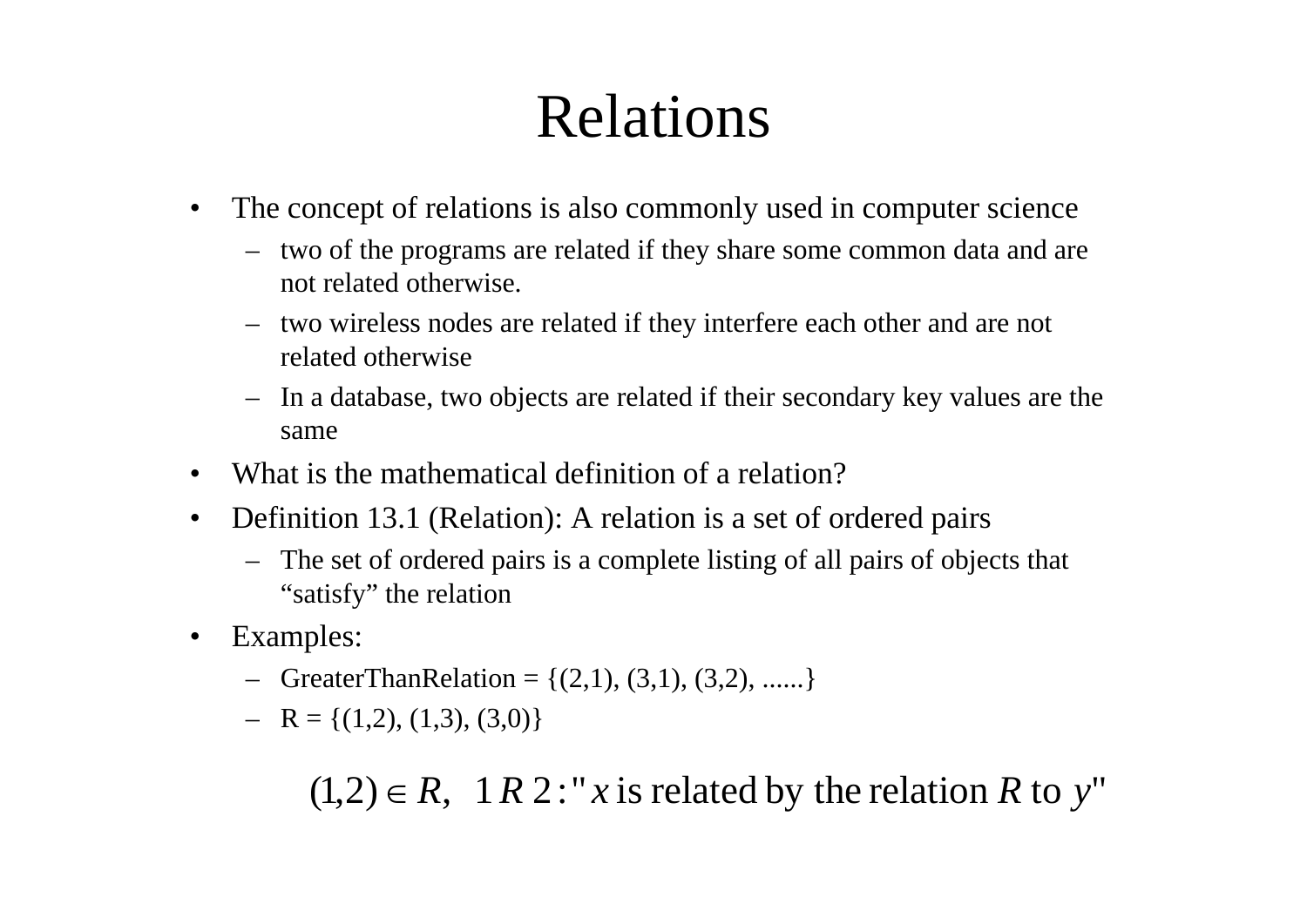# Relations

- Definition 13.2 (Relation on, between sets) Let *R* be a relation and let A and B be sets.
	- We say *R* is a relation on *A* provided

 $R \subseteq A \times A$ 

We say *R* is a relation from *A* to *B* provided

 $R \subseteq A \times B$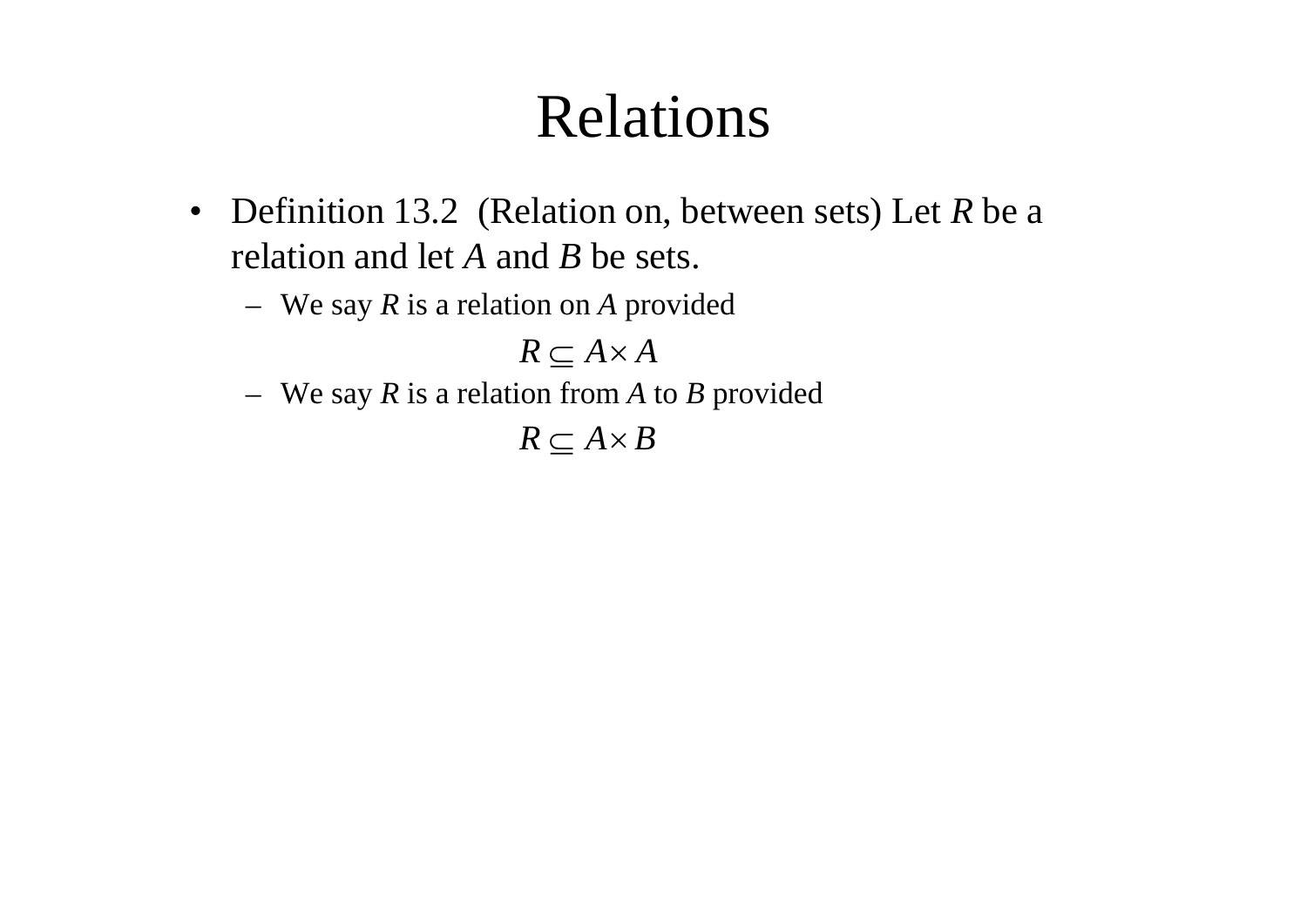# Example Relations

- Let  $A = \{1,2,3,4\}$  and  $B = \{4,5,6,7\}$ . Let
	- $-$  *R*={(1,1),(2,2),(3,3),(4,4)}
	- *S*={(1,2),(3,2)}
	- *T*={(1,4),(1,5),(4,7)}
	- *U*={(4,4),(5,2),(6,2),(7,3)}, and
	- *V*={(1,7),(7,1)}
- All of these are relations
	- *R* is a relation on *A*. Note that it is the equality relation on *A*.
	- *S* is a relation on *A*. Note that the element 4 is never mentioned.
	- *T* is a relation from *A* to *B*. Note that the elements 2, 3 in *A* and 6 in *B* are never mentioned.
	- *U* is a relation from *B* to *A*. Note that 1 in *A* is never mentioned.
	- *V* is a relation, but it is neither a relation from *A* to *B* nor a relation from *B* to *A*.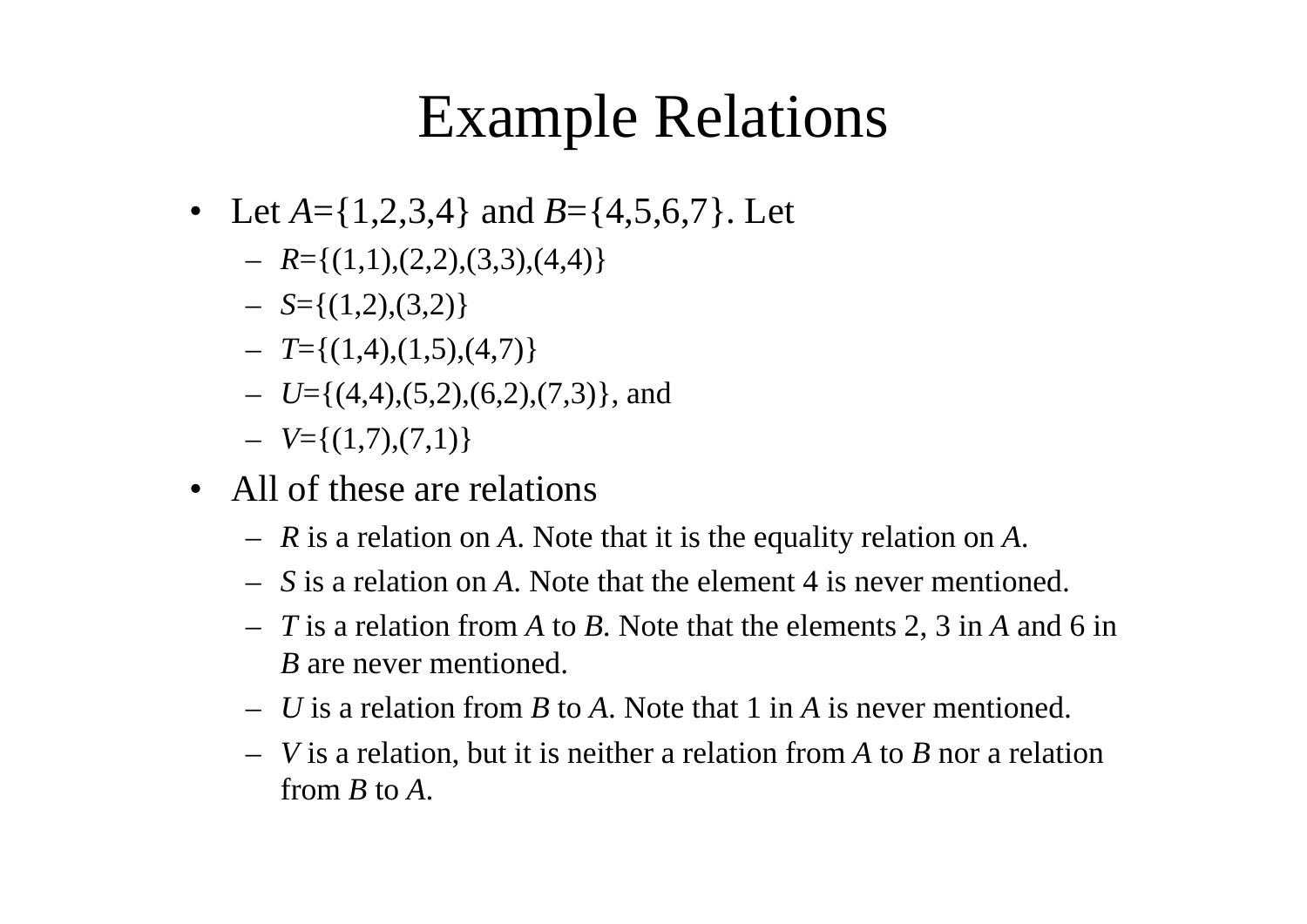# Operations on Relations

- A relation is a set  $\rightarrow$  All the various set operations apply  $R \cap (A \times B)$  : the relation  $R$  *restricted* to a relation from  $A$  to  $B$  $R \cap (A \times A)$ : the relation R *restricted* to the set A
- Definition 13.4 (Inverse relation) Let *R* be a relation. The inverse of *R*, denoted  $R^{-1}$ , is the relation formed by reversing the order of all the ordered pairs in R.

$$
R^{-1} = \{(x, y) : (y, x) \in R\}
$$

- •• Proposition 13.6: Let *R* be a relation. Then  $(R^{-1})^{-1} = R$ .
- •Proof: ???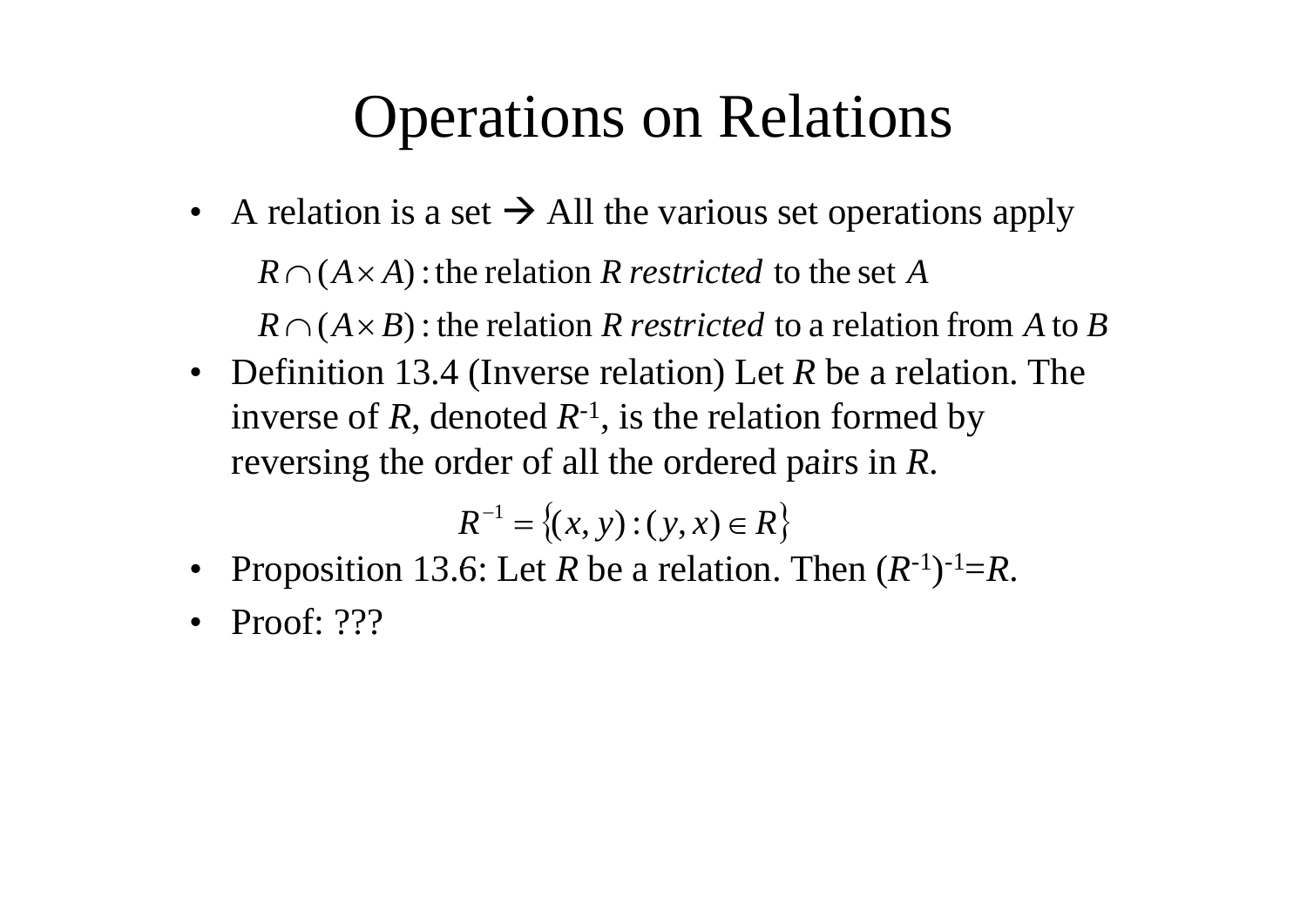### Properties of Relations

- • Definition 13.7 (Properties of relations) Let *R* be a relation defined on a set *A*.
	- − Reflexive:  $\forall x \in A, x \in R$
	- $\vdash$  Irreflexive: ∀*x* ∈ *A*, *x R x*
	- $\vdash$  Symmetric: ∀*x*,  $y \in A$ , *x* R  $y \implies y R x$
	- − Antisymmetric:  $\forall x, y \in A, (x R y ∧ y R x) \Rightarrow x = y$
	- *→* Transitive:  $\forall x, y, z \in A, (x R y ∧ y R z) \Rightarrow x R z$
- •Example 13.8: "=(equality)" relation on the integers
	- Reflexive, Symmetric, Transitive (also Antisymmetric)
- •• Example 13.9: "less than or equal to" relation on the integers
	- Reflexive, Transitive, Antisymmetric (not Symmetric)
- •Example 13.10: "less than" relation on integers
	- not Reflexive, irreflexive, not symmetric, antisymmetric, transitive
- •Example 13.11: " (divides)" relation on natural numbers
	- Reflexive, not Symmetric, Antisymmetric
	- If "divedes" relation is defined on integers, it is neither symmetric nor antisymmetric.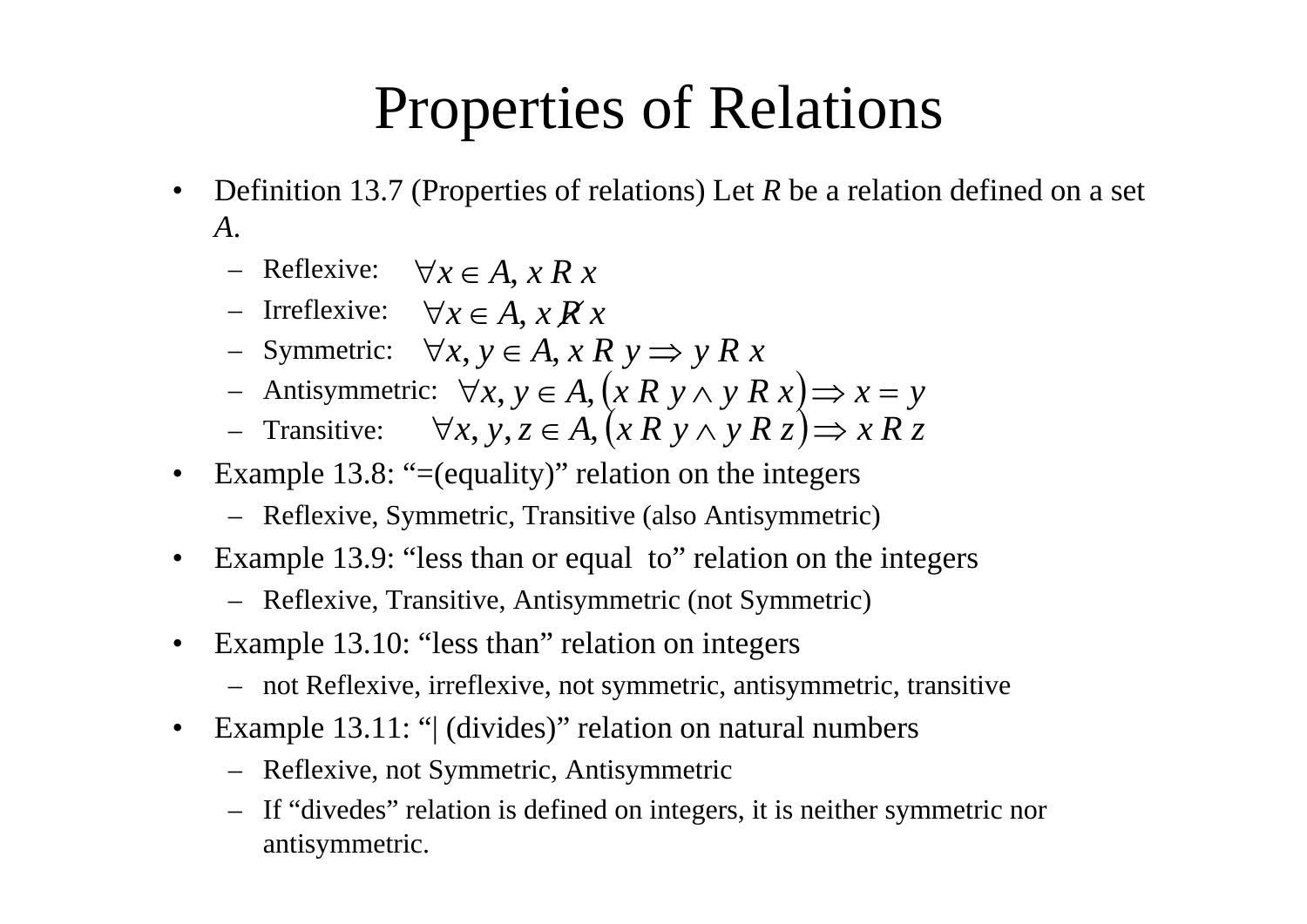### Equivalence Relations

- •Certain relations bear a strong resemblance to the relation *equality*.
- •Example: "is-congruent-to" relation on the set of triangles
	- Reflexive
	- Symmetric
	- Transitive
- • Definition 14.1 (Equivalence relation) Let *R* be a relation on a set *A*. We say R is an "equivalence relation" provided it is "reflexive", "symmetric", and "transitive".
- •Example 14.2: "has-the-same-size-as" relation on finite sets
	- not the "equal " relation
	- equivalence relation (share a common property: size): reflexive, symmetric, transitive
	- "like" resemblance to "equal"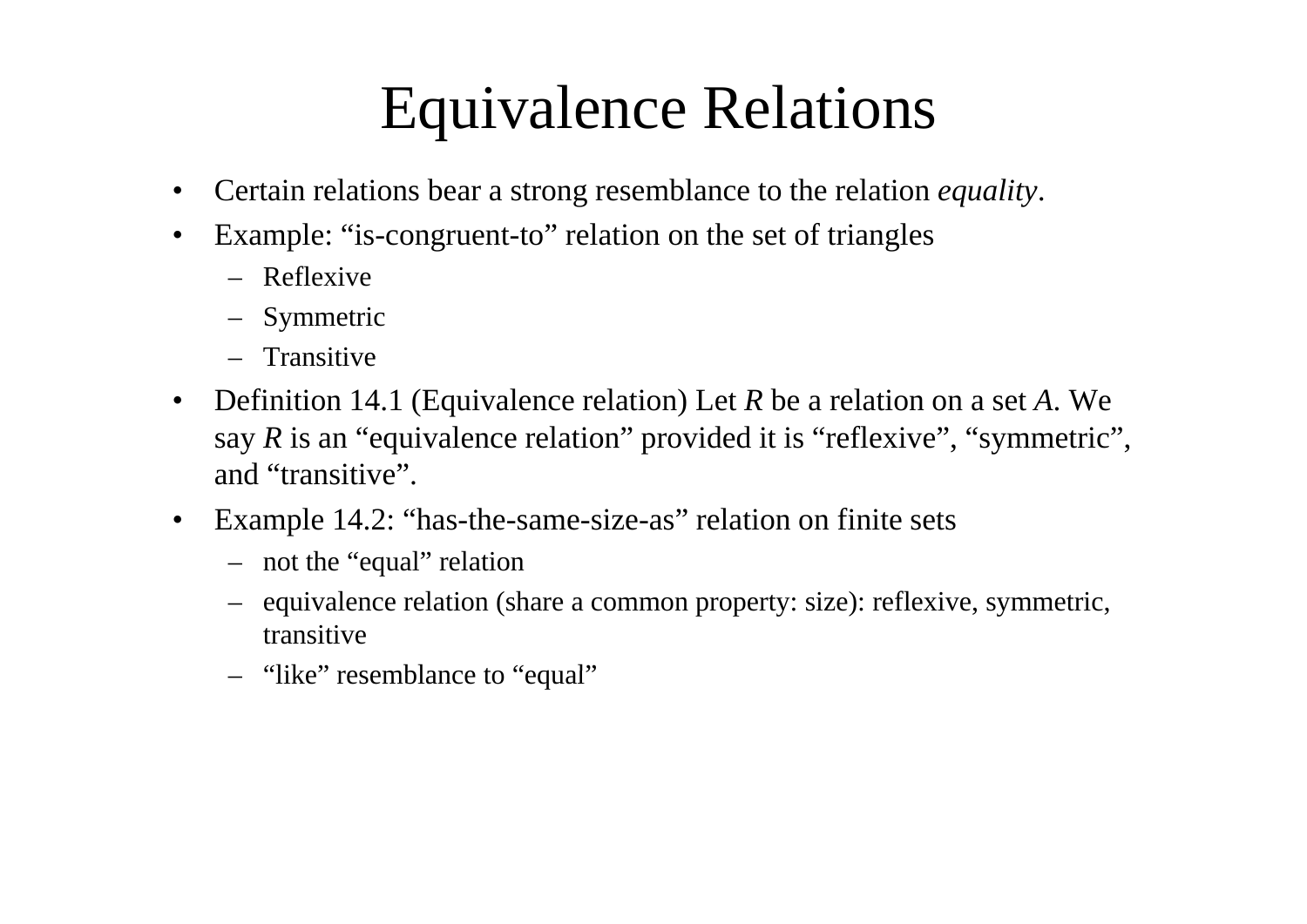#### Equivalence Classes

- •An equivalence relation R on A categorizes the elements into disjoint subsets --- each subset is called an equivalence class
- $\bullet$  Definition 14.6 (Equivalence class) Let *R* be an equivalence relation on a set *A* and let *a* be an element of *A*. The equivalence class of *<sup>a</sup>*, denoted by [*a*], is the set of all elements of A related (by R) to *a*; that is,

$$
[a] = \{x \in Z : x R a\}
$$

• Example 14.8: Let R be the "has-the-same-size-as" relation defined on the set of finite subsets of Z.

$$
[\phi] = \{A \subseteq Z : |A| = 0\} = \{\phi\}
$$

$$
[\{2, 4, 6, 8\}] = \{A \subseteq Z : |A| = 4\}
$$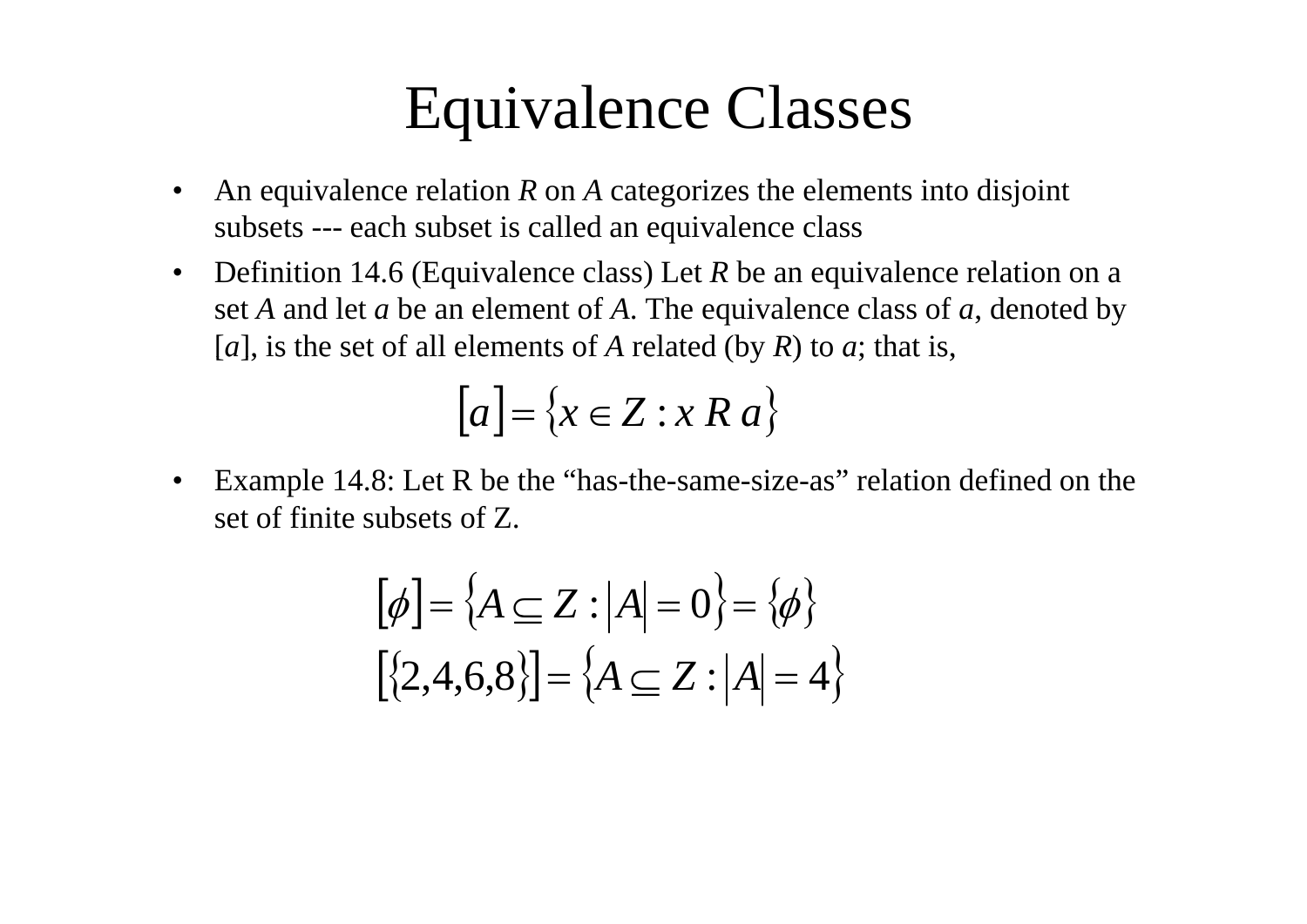# Propositions on Equivalence Classes

- •Proposition 14.9: Let R be an equivalence relation on a set A and let  $a \in A$ . Then  $a \in [a]$
- • Proposition 14.10: Let *R* be an equivalence relation on a set *A* and let  $a, b \in A$ . Then  $a R b$  iff  $[a]=[b]$ .
- •• Proposition 14.11: Let R be an equivalence relation on a set A and Proposition 14.11: Let *R* be an equivalence relation on a set let  $a, x, y \in A$ . If  $x, y \in [a]$ , then *x R y*.
- • Proposition 14.2: Let *R* be an equivalence relation on *A* and suppose  $[a] \cap [b] \neq \emptyset$ . Then  $[a] = [b]$ .
- Corollary 14.13: Let *R* be an equivalence relation on a set *A*. The equivalence classes of *R* are nonempty pairwise disjoint subsets of *A* equivalence classes of  $R$  are nonempty, pairwise disjoint subsets of<br>whose union is  $A$ . whose union is A.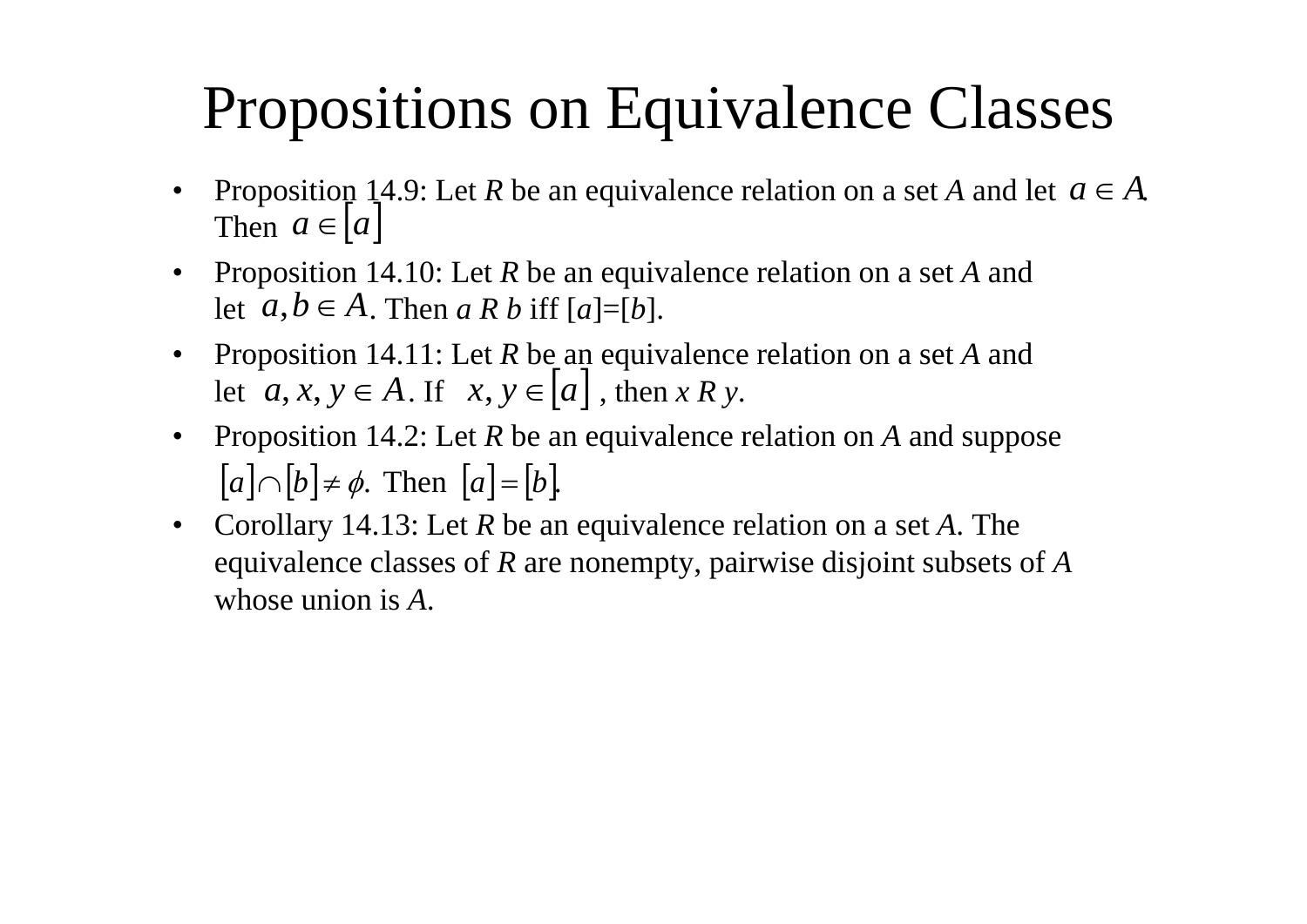# Partitions

•The equivalence classes of *R* "partitions" the set into pairwise disjoint subsets.



- $\bullet$  Definition 15.1 (Partition) Let *A* be a set. A partition of (or on) *A* is a set of nonempty, pairwise disjoint sets whose union is *A*.
	- $\bullet$  A partition is a set of sets; each member of a partition is a subset of *A*. The members of the partition are called parts.
	- •The parts of a partition are nonempty. The empty set is never a part of a partition.
	- • The parts of a partition are pairwise disjoint. No two parts of a partition may have an element in common.
	- •The union of the parts is the original set.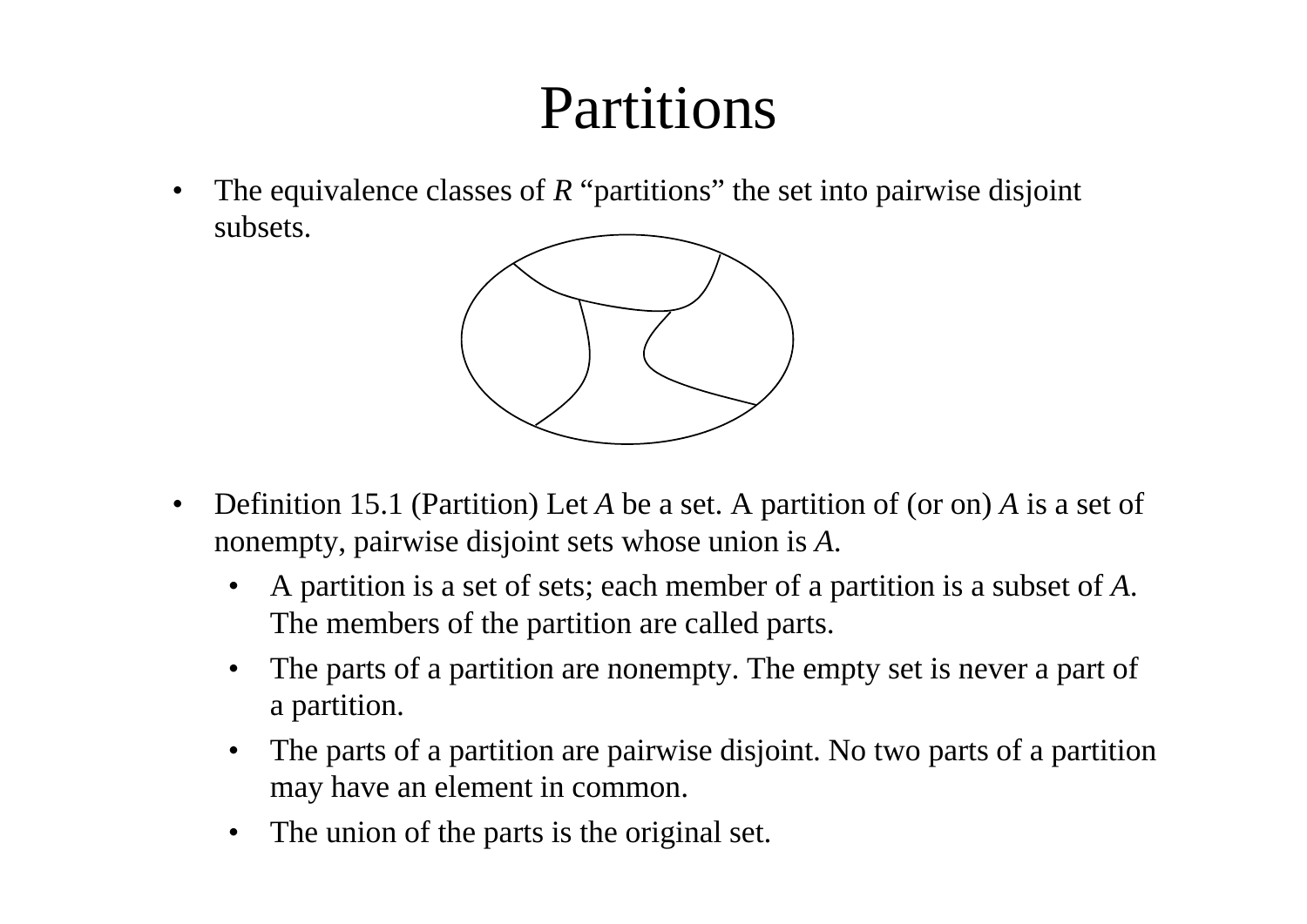# An Example Partition

- •Example 15.2: Let  $A = \{1,2,3,4,5,6\}$  and let  $P = \{\{1,2\},\{3\},\{4,5,6\}\}\$ . This is a partition of A into three parts. The Three parts are  $\{1,2\}$ ,  $\{3\}$ , and  $\{4,5,6\}$ . These three sets are (1) nonempt y, (2) the y are pairwise disjoint, and (3) their union is *A*.
- ••  $\{\{1,2,3,4,5,6\}\}\$ is a partition of A into just one part containing all the elements of *A*
- $\bullet$  {{1}, {2}, {3}, {4}, {5}, {6}} is a partition of *A* into six parts, each containing just one element.
- • Let *R* be an equivalence relation on a set *A*. The equivalence classes of *R* form a partition of the set *A*.
- • An equivalence relation forms a partition and a partition forms an equivalence relation.

Let *P* be a partition of a set *A*. We use *P* to form a relation "is-in-the-samepart-as" on *A*. Formally, *a*≡ $b$   $\Leftrightarrow$  ∃ $P \in \mathcal{P}, a, b \in P$ *P*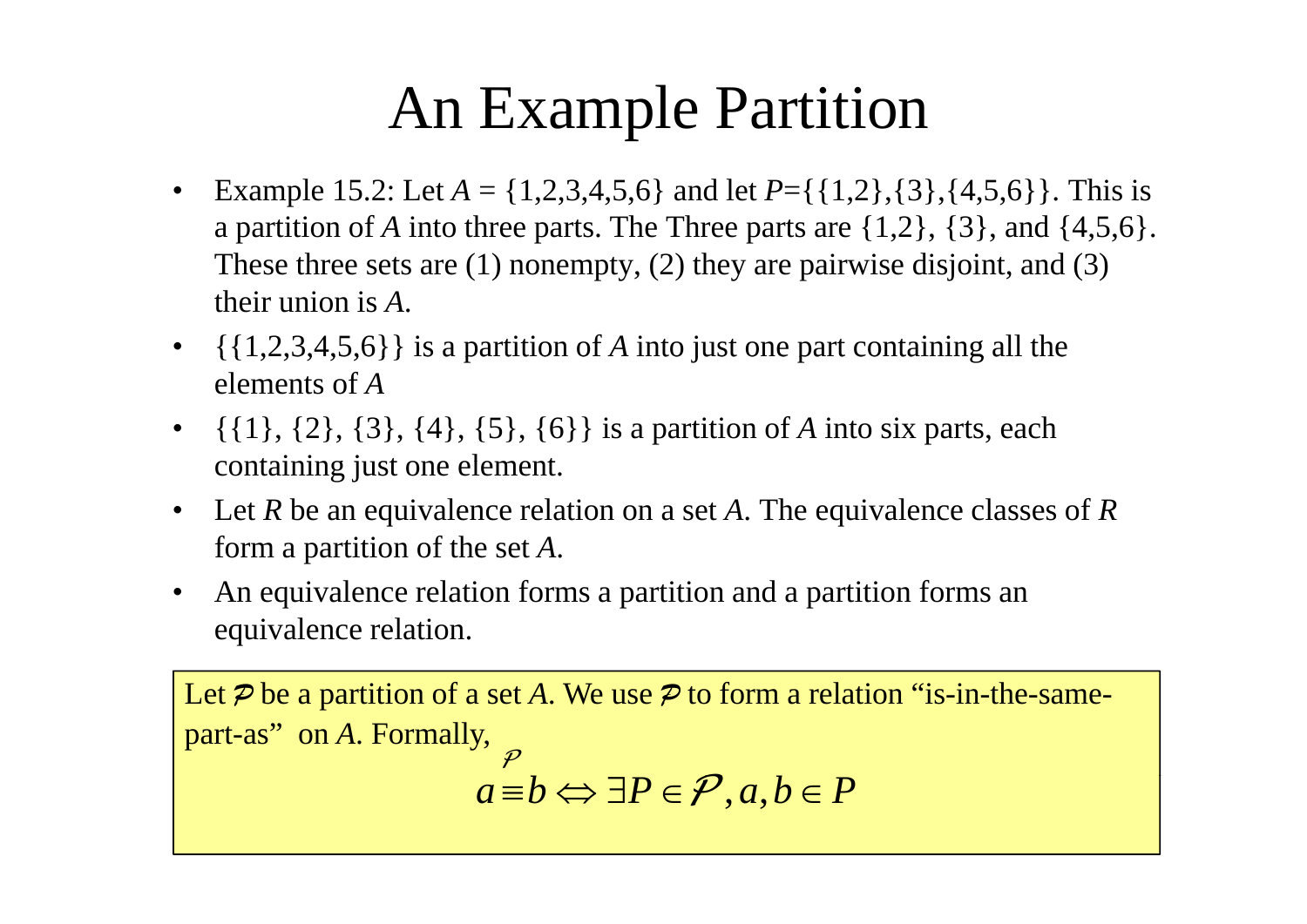# Propositions on Partitions and Equivalence Relations

- • Proposition 15.3: Let *A* be a set and let *P* be a partition on *A*. The "is-inthe-same-part-as" relation is an equivalence relation on *A*.
- •Proof???
- •• Proposition 15.4: Let  $\mathcal P$  be a partition on a set A. The equivalence classes of the "is-in-the-same-part-as" relation are exactly the parts of *P*.
- •Proof???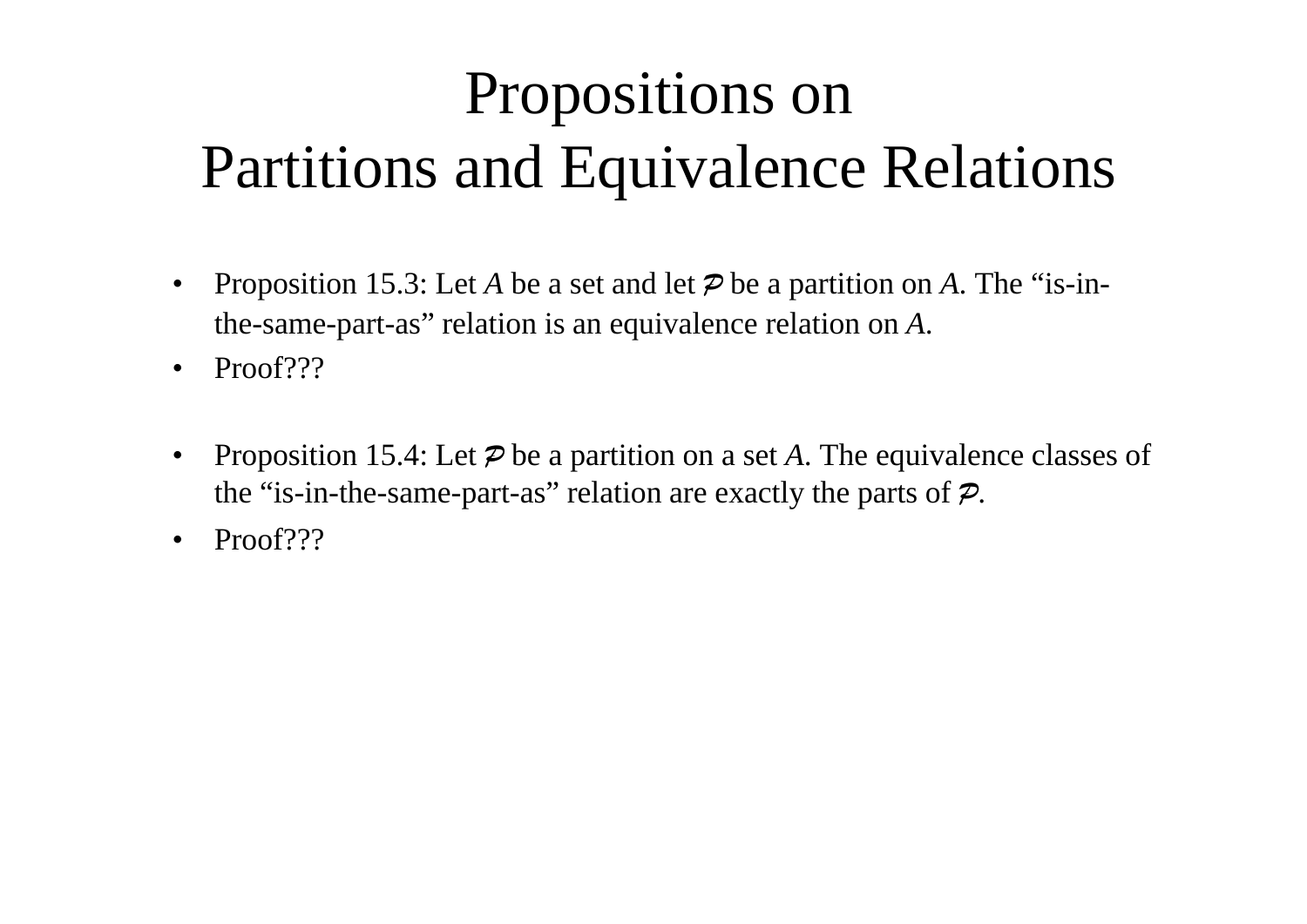# Counting Equivalence Classes/Parts

- • Example 15.5: In how many ways can the letters in the word WORD be rearranged?
- • How about HELLO?
	- Differentiate two Ls as a Large L and small l.
	- Let *A* be the set of all rearrangements
	- Define a relation *R* with *a R b* provided that *a* and *b* give the same rearrangement of HELLO when we shrink the Large L to small l.
	- – The number of parts (equivalence classes) are the number of different rearrangements of HELLO.
- •How about AARDVARK?
- •Theorem 15.6 (Counting equivalence classes) Let  $R$  be an equivalence relation on a finite set *A*. If all the equivalence classes of *R* have the same size, *<sup>m</sup>*, then the number of equivalence classes is | *A*|/ *m*.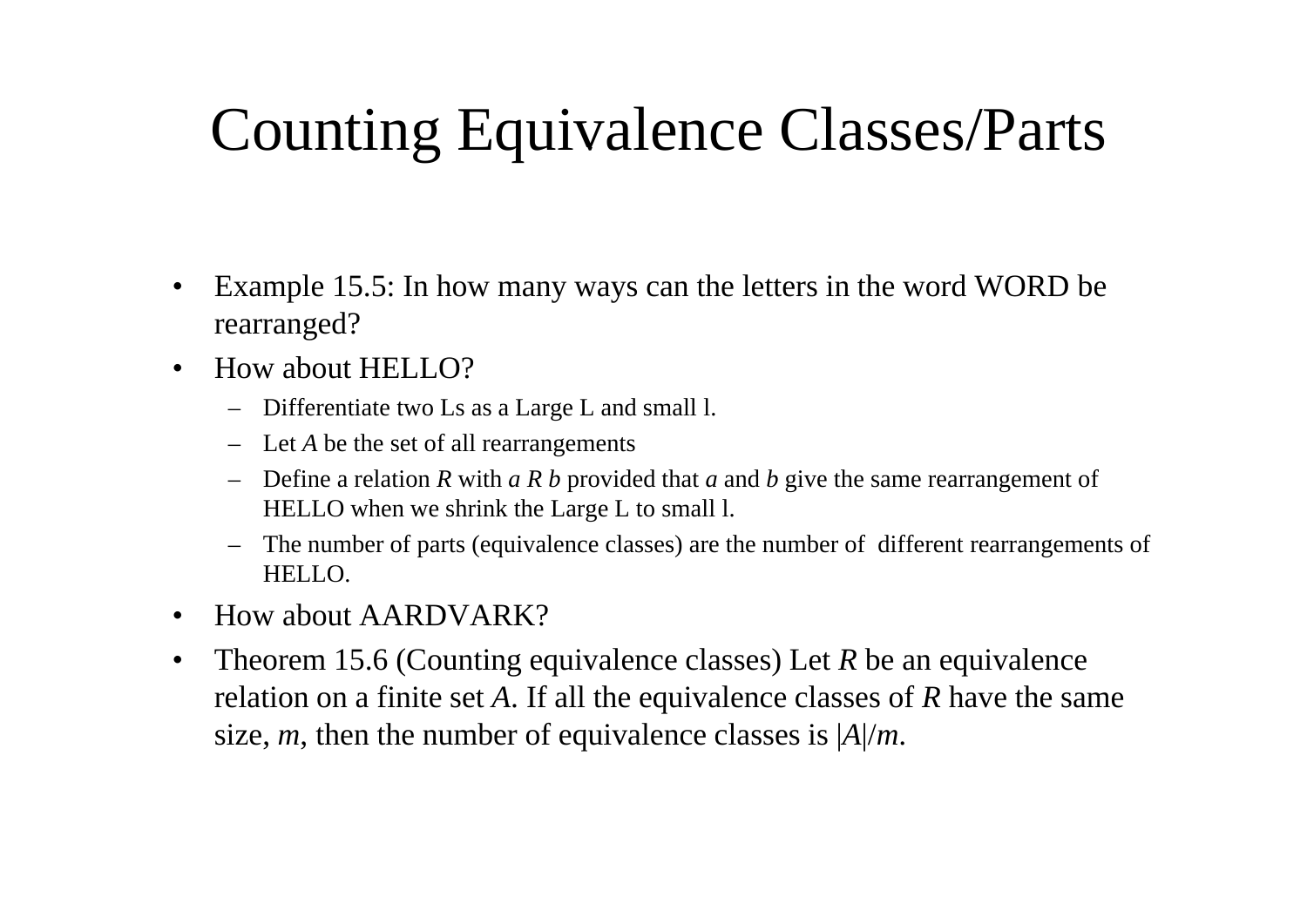#### Revisit Binomial Coefficients

 $\bullet$ Theorem 16.12: Let *n* and *k* be integers with  $0 \le k \le n$ . Then

$$
\binom{n}{k} = \frac{n!/(n-k)!}{k!}
$$

- How the concept of partition helps?
	- The number of *k*-element repetition-free lists: ( *n* ) *k*
	- Partition those lists with the relation "has-the-same-elements-as"
	- Each part (equivalence class) has the same size, *k*!
	- $-$  Thus, the number of *k*-element subsets of *n*-element set is  $(n)_k/k!$  by Theorem 15.6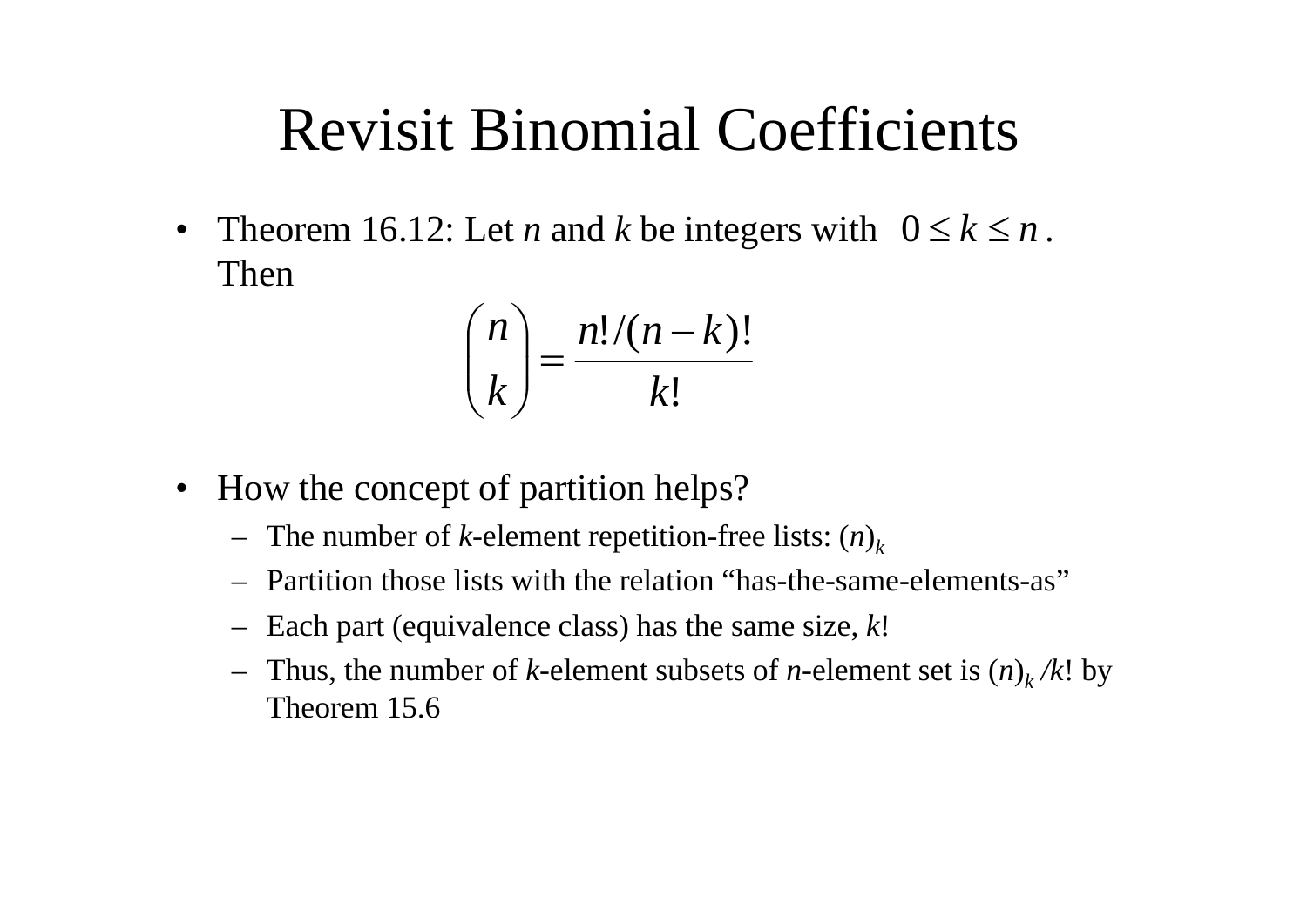# Partial Ordering Relations

- • A relation is said to be a *partial ordering relation* if it is reflexive, anti-symmetric, and transitive.
	- Example 1:  $R = \{(a, b) : a, b \in N, a \mid b\}$
	- Exam ple 2: Let *A* be a set of foods. Let *R* be a relation on *A* such that p  $(a,b)$  is in R if a is inferior to b in terms of both nutrition value and price.
- •• Objects in a set are ordered according to the property of R. But, it is also possible that two given objects in the set are not related.  $\rightarrow$  Partial Ordering

 $\{(a,a), (a,b), (a,c), (a,d), (a,e), (b,b), (b,c), (b,e), (c,c), (c,e), (d,d), (d,e), (e,e)\}\$ 

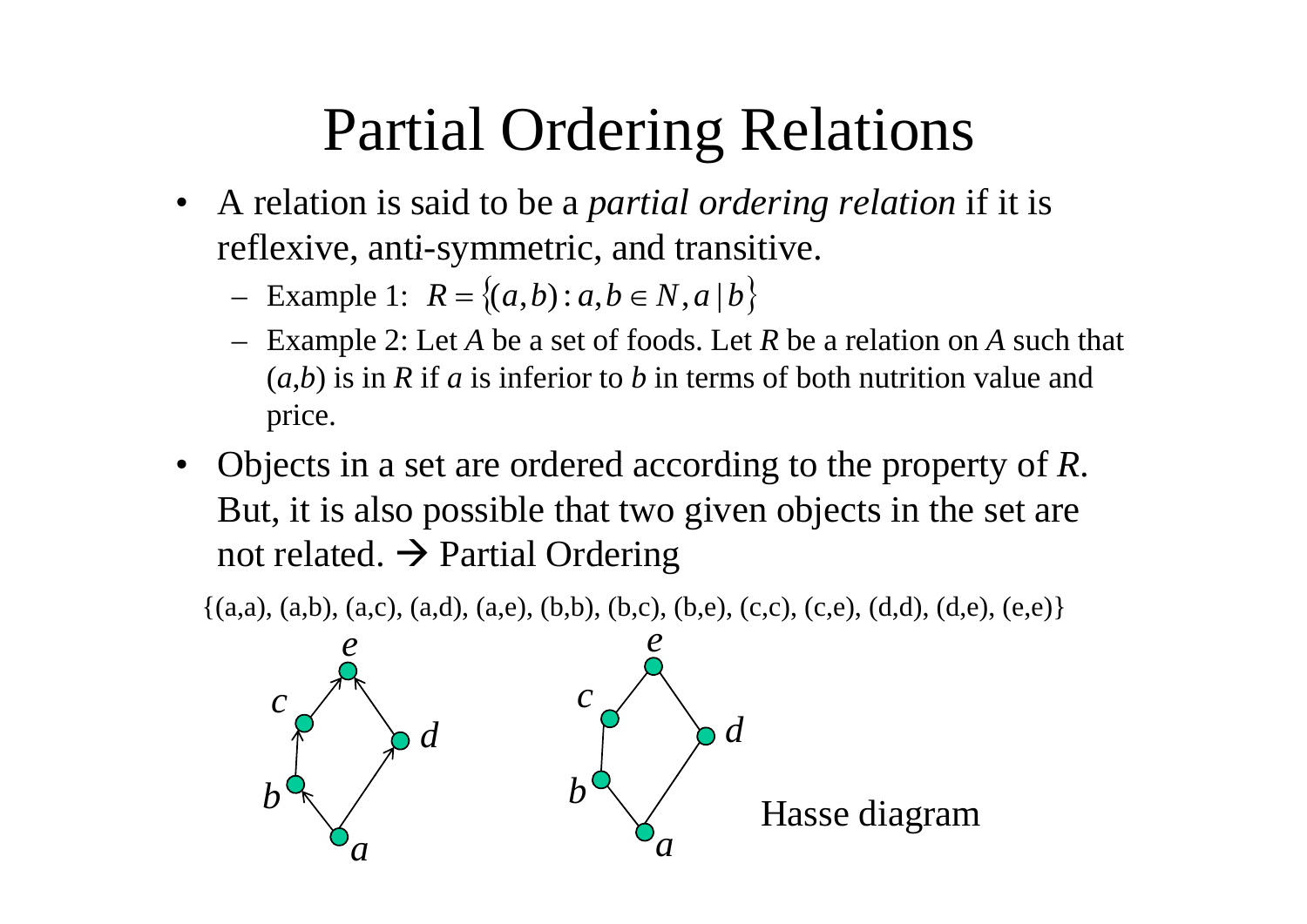# Partially Ordered Set (1)

- • Set *A*, together with a partial ordering relation *R* on *A*, is called <sup>a</sup> *partially ordered set* and is denoted by ( *A*, *R* ).
- Let  $(A, R)$  be a partially ordered set. A subset of A is called a *chain* if every two elements in the subset are related.
	- Because of antisymmetry and transitivity, all the elements in a chain form an ordered list.
	- The number of elements in a chain is called the *len gth* of the chain
- Let  $(A, R)$  be a partially ordered set. A subset of A is called an *antichain* if no two distinct elements in the subset are related.



```
 Chains: {a,b,c,e}, {a,b,c}, {a,d,e}, {a} 
b^{\mathsf{d}} Antichains: {b,d}, {c,d}, {a}
```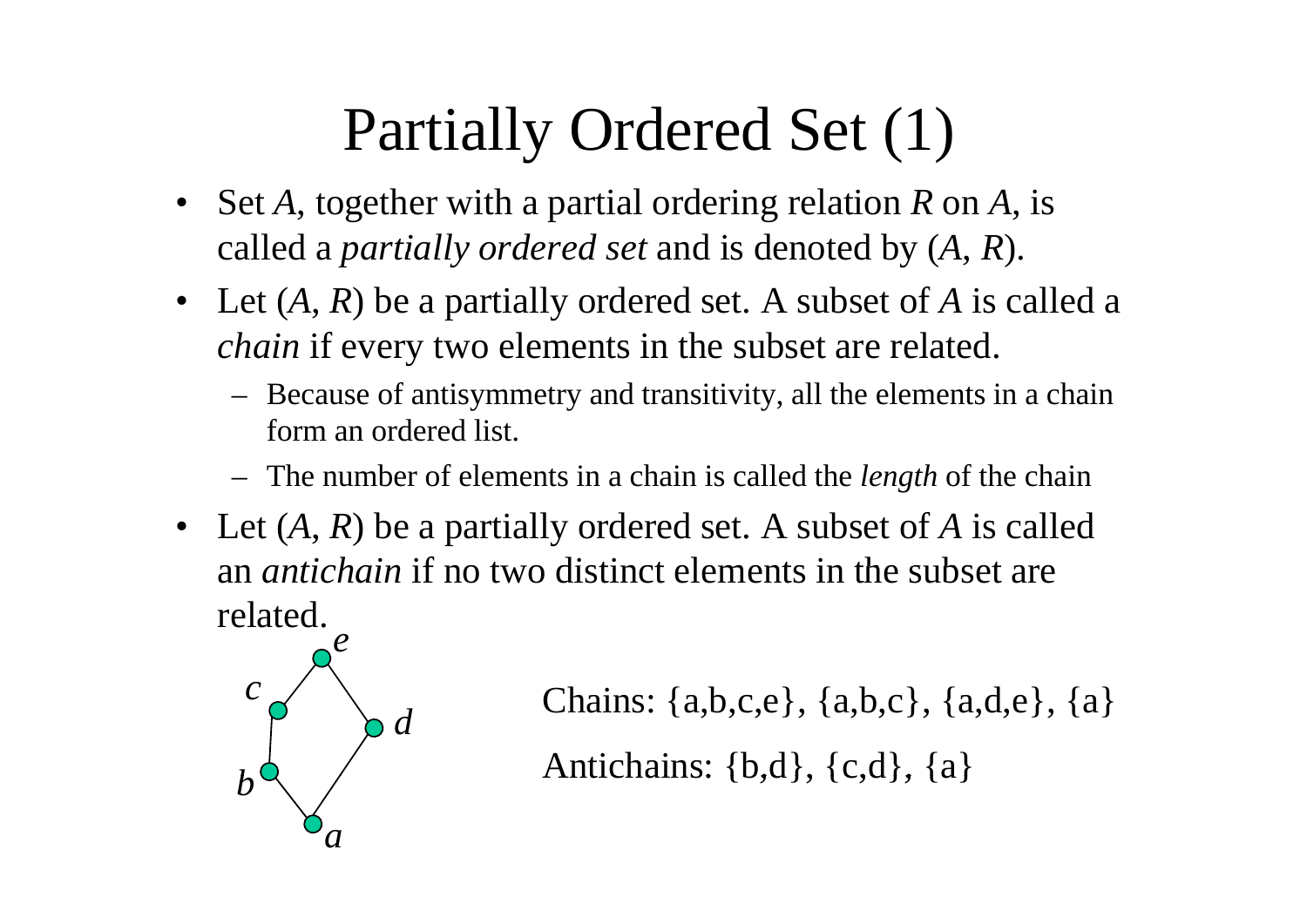# Partially Ordered Set (2)

- A partially ordered set  $(A, R)$  is called a totally ordered set if A is a chain.
	- $-$  In this case, the relation R is called a total ordering relation.
- An element a in (*A*,*R*) is called a *maximal element* if for no *b*  $\text{in } A, \ a \neq b, a \leq b.$
- $\bullet$  An element a in (*A*,*R*) is called a *minimal element* if for no *b*  $\text{in } A, \ a \neq b, b \leq a.$
- An element *a* is said to *cover* another element *b* if  $b \le a$  and for no other element *c*,  $b \le c \le a$ .
- An element c is said to be an *upper bound* of a and b if *a*≤*c* and*b*≤*c*.
- $\bullet$  An element *c* is said to be a *least upper bound* of *a* and *b* if *c* is an upper bound of *a* and *b* and if there is no other upper bound *d* of *a* and *b* such that  $d \leq c$ .
- $\bullet$ *Lower bound*, *greatest lower bound*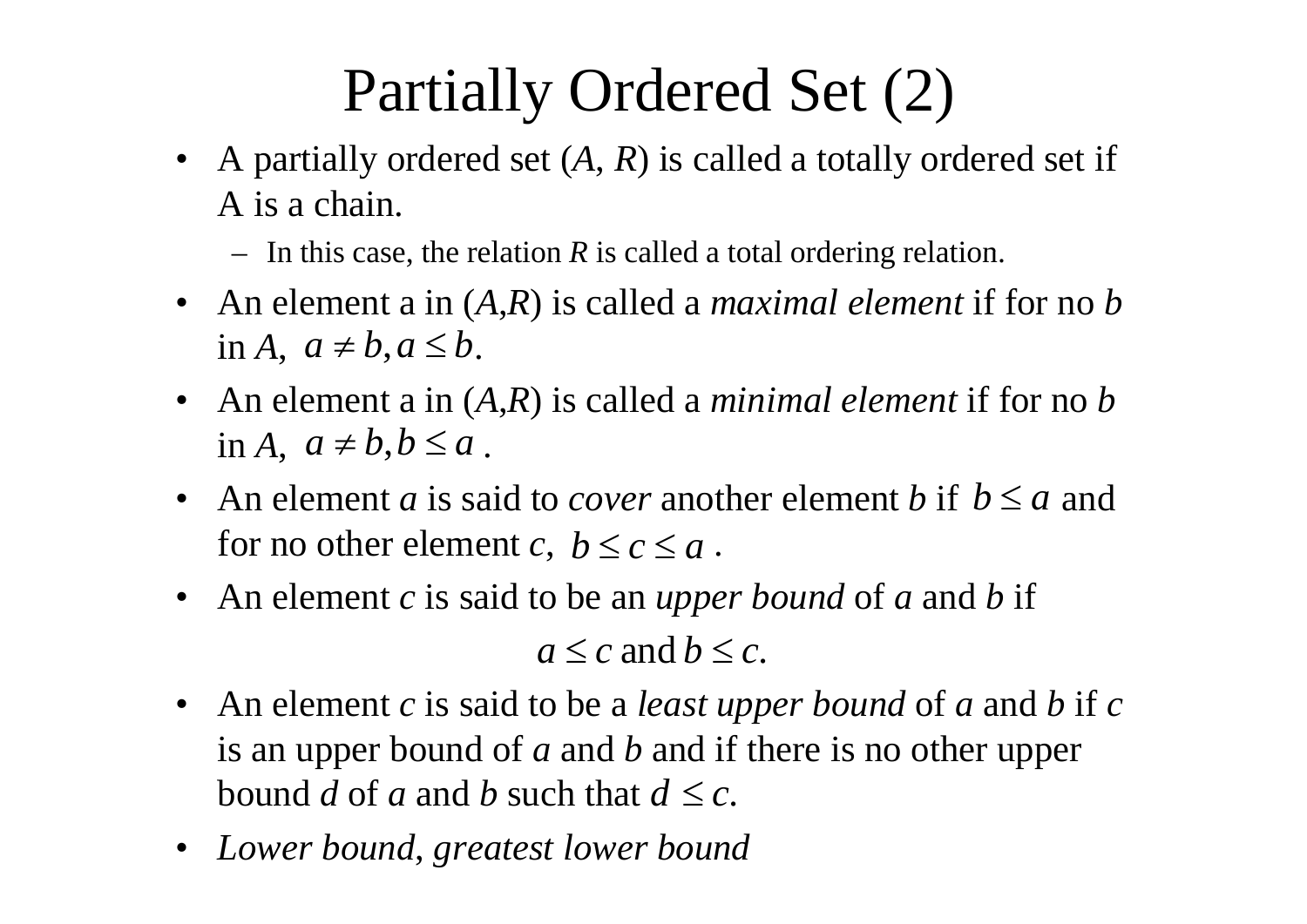#### Partially Ordered Set (3)





A partially ordered set is said to be a *lattice* if every two elements in the set have a unique least upper bound and a unique greatest lower bound.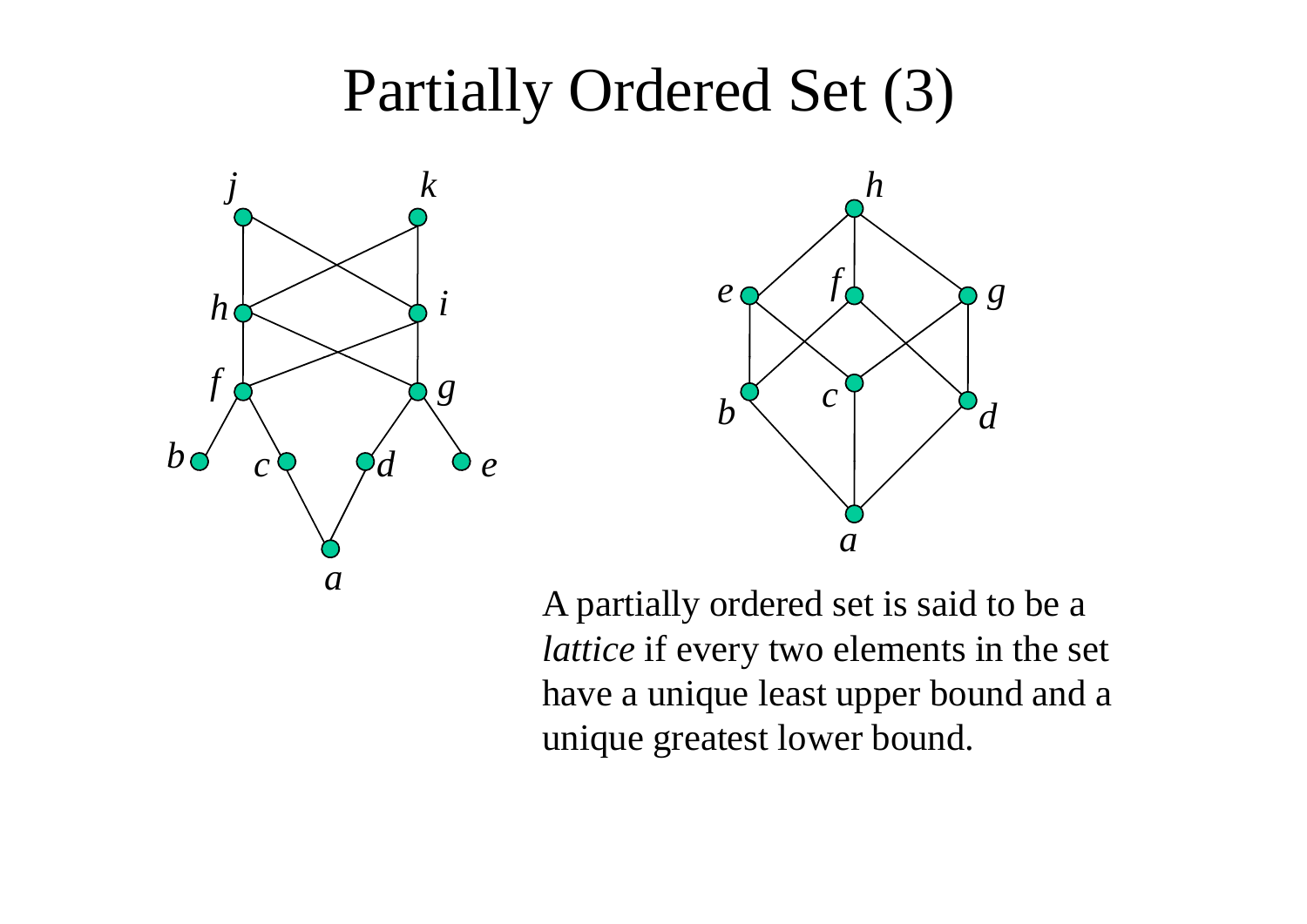# Chains and Antichains

- Example: Let  $A = \{a_1, a_2, ..., a_r\}$  be the set of all courses required for graduation. Let  $R$  be a reflexive relation on  $A$ such that  $(a_i, a_j)$  is in R if and only if course  $a_i$  is a prerequisite of course  $a_j$ . Then, R is a partial ordering relation.
	- What is the minimum number of semesters for graduation?
		- the length of the longest chain in the partially ordered set (*A, R)*.
	- What is the maximum number of courses that a student can take in a semester?
		- the size of the largest antichain in the partially ordered set (*A,R)*.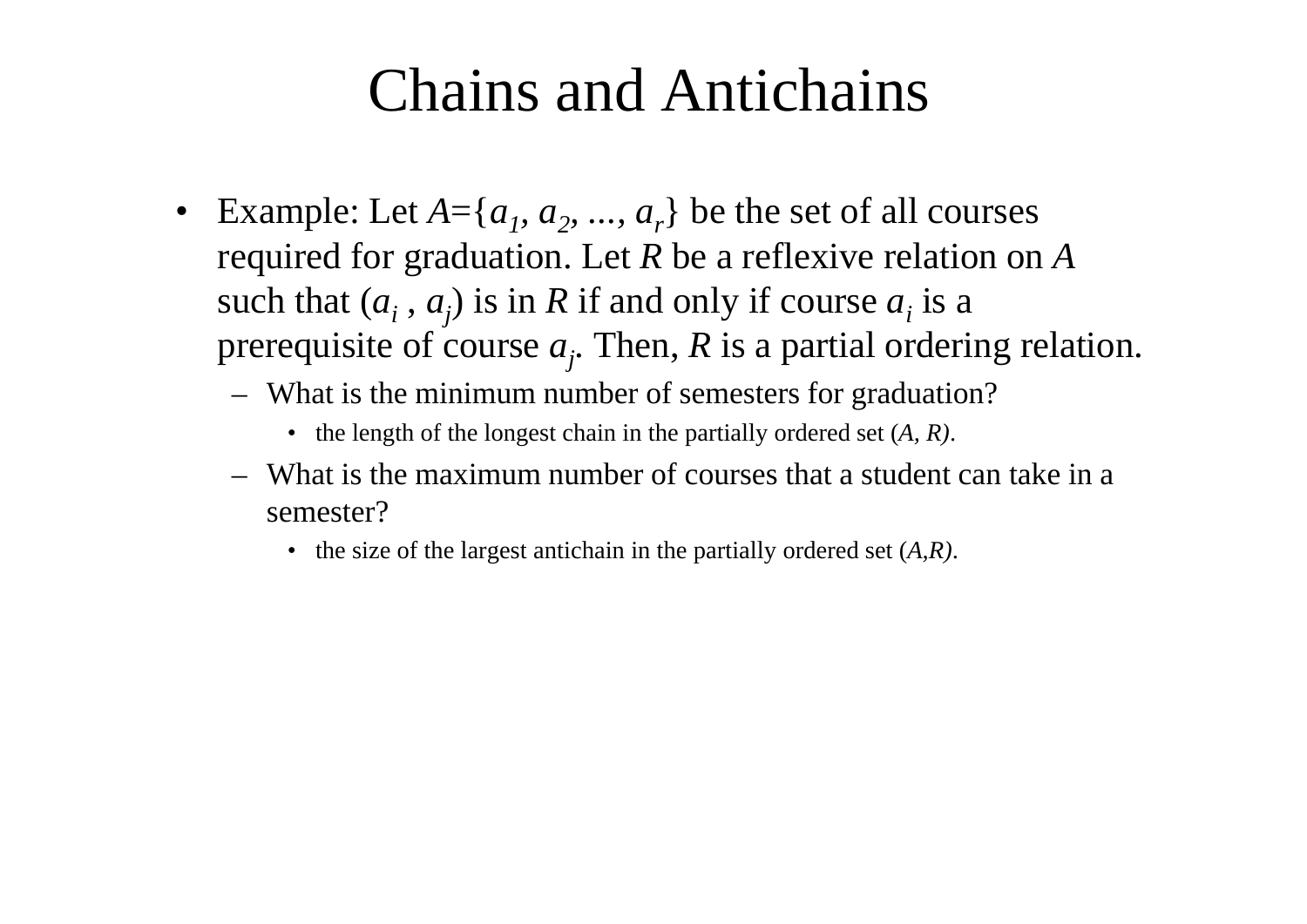# Chains and Antichains

- Theorem: Let  $(A, R)$  be a partially ordered set. Suppose the length of the longest chains in *A* is *n*. Then the elements in *A* can be partitioned into *n* disjoint antichains.
- Proof: by induction
	- –for  $n-1$ , true
	- Suppose it holds for *n*-1. Let *A* be a partially ordered set with the length of its longest chain being *n*. Let *M* denote the set of maximal elements in *A*. Clearly, *M* is a nonempty antichain. Consider now the partially ordered set (*A-M, R*). The length of its longest chain is at most *n*-1. On the other hand, if the length of the longest chains in *A-M* is less than *<sup>n</sup>*-1, *M* must contain two or more elements that are members of the same chain, which is not possible. Consequently, the length of the longest chain in *A-M* is *n*-1. According to the induction hypothesis, *A-M* can be partitioned into *n*-1 disjoint antichains. Thus, *A* can be partitioned into *n* disjoint antichains.
- • Corollary: Let (*A*,*R*) be a partially ordered set consisting of *mn*+1 elements. Either there is an antichain consisting of  $m+1$  elements or there is a chain of length *n*+1 in A.
	- Proof: Suppose the length of the longest chains in *A* is *<sup>n</sup>*. According to the above theorem, A can be partitioned into  $n$  disjoint anticahins. If each of these antichains consists of *m* or fewer elements, the total number of elements in A is at most *mn*. Contradiction!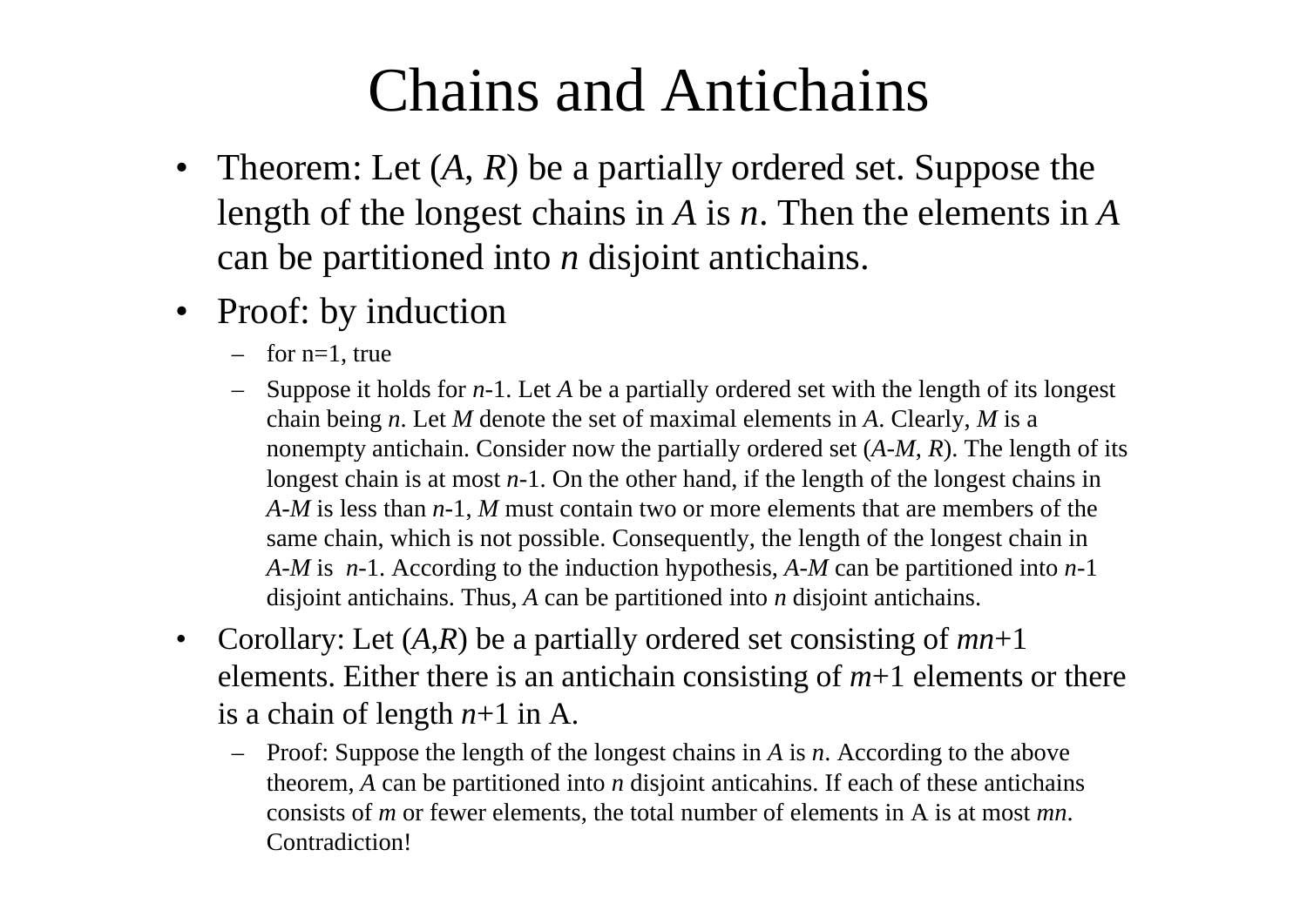#### Chains and Antichains





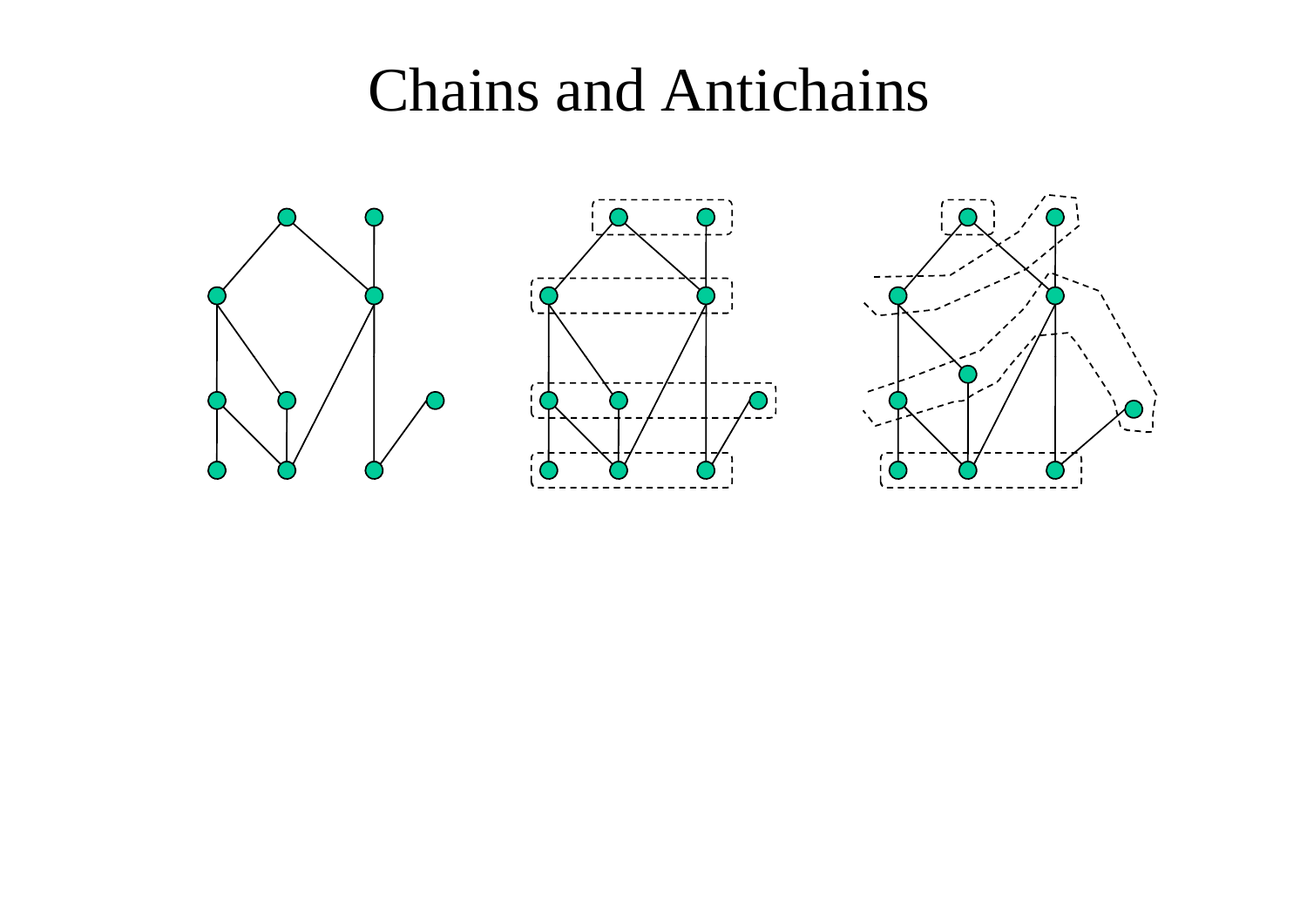# Job-Scheduling Problem

- • Scheduling the execution of a set of tasks on *n* identical processors.
- The set of tasks may have a partial ordering relation *R*, "" $T_i R T_j$ " if and only if the execution of task  $T_j$  cannot begin until the execution of task  $T_i$  has been completed. (Precedence relation)

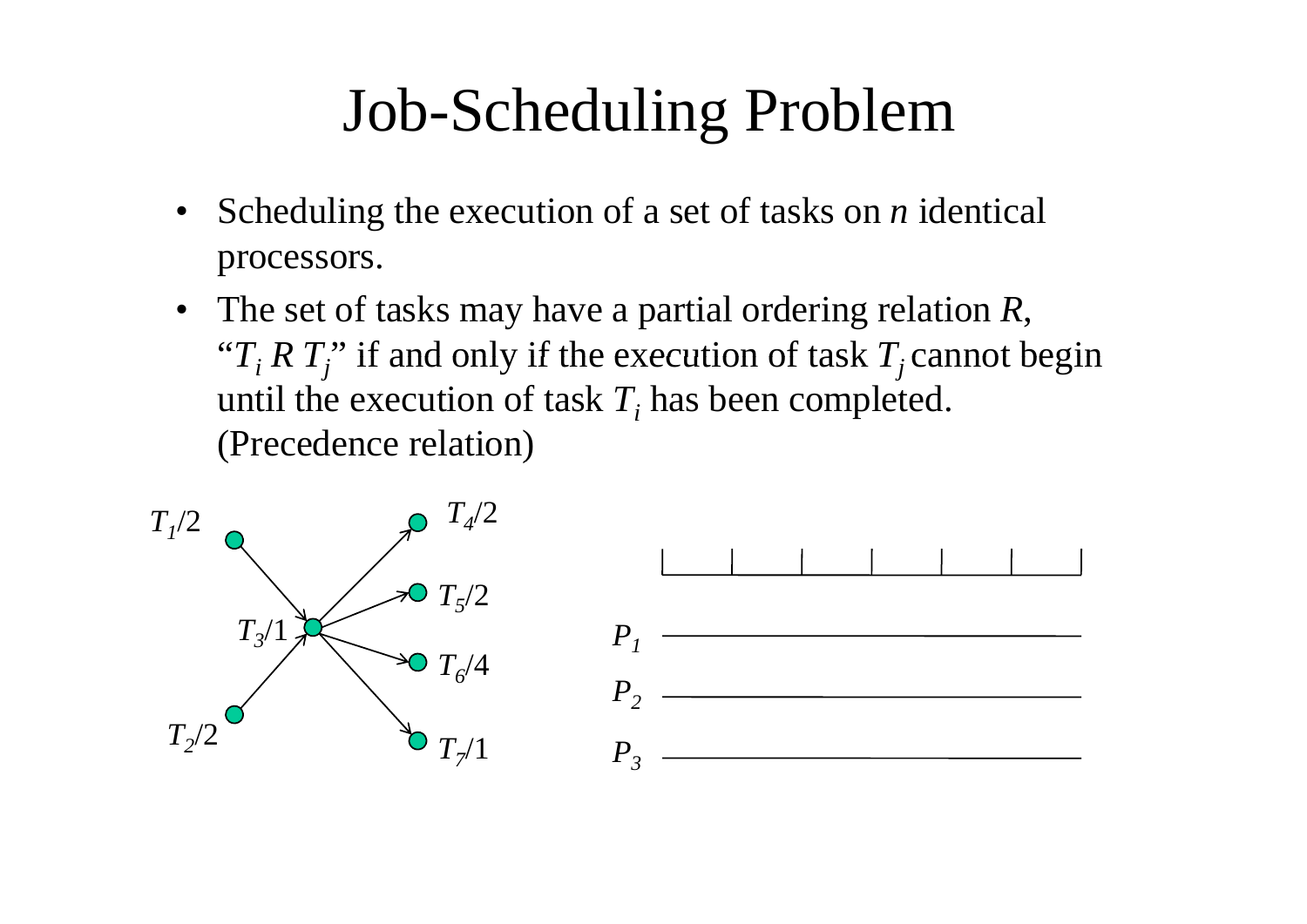#### Best Schedule?





work conserving schedule



optimal schedule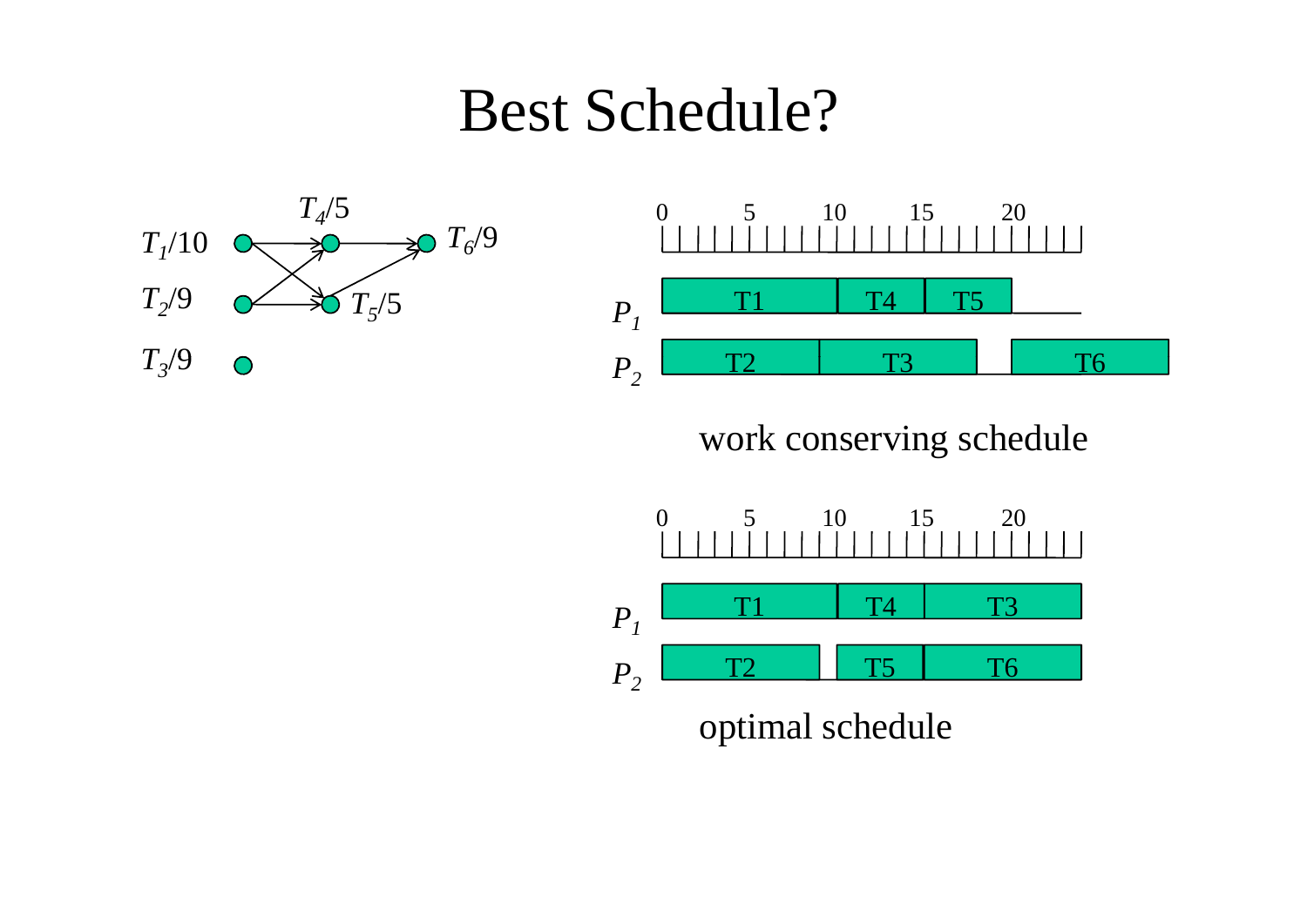# Work Conserving Schedule

• Theorem: For a given set of tasks, let w denote the total elapsed time of a work conserving schedule and let  $w_0$  denote the minimum possible total elapsed time. Then

> $2 - \frac{1}{n}$ , where *n* is the number of processors.  $W^{}_{0}$ *n* $\frac{w}{w} \leq 2 -$

•Proof: ???